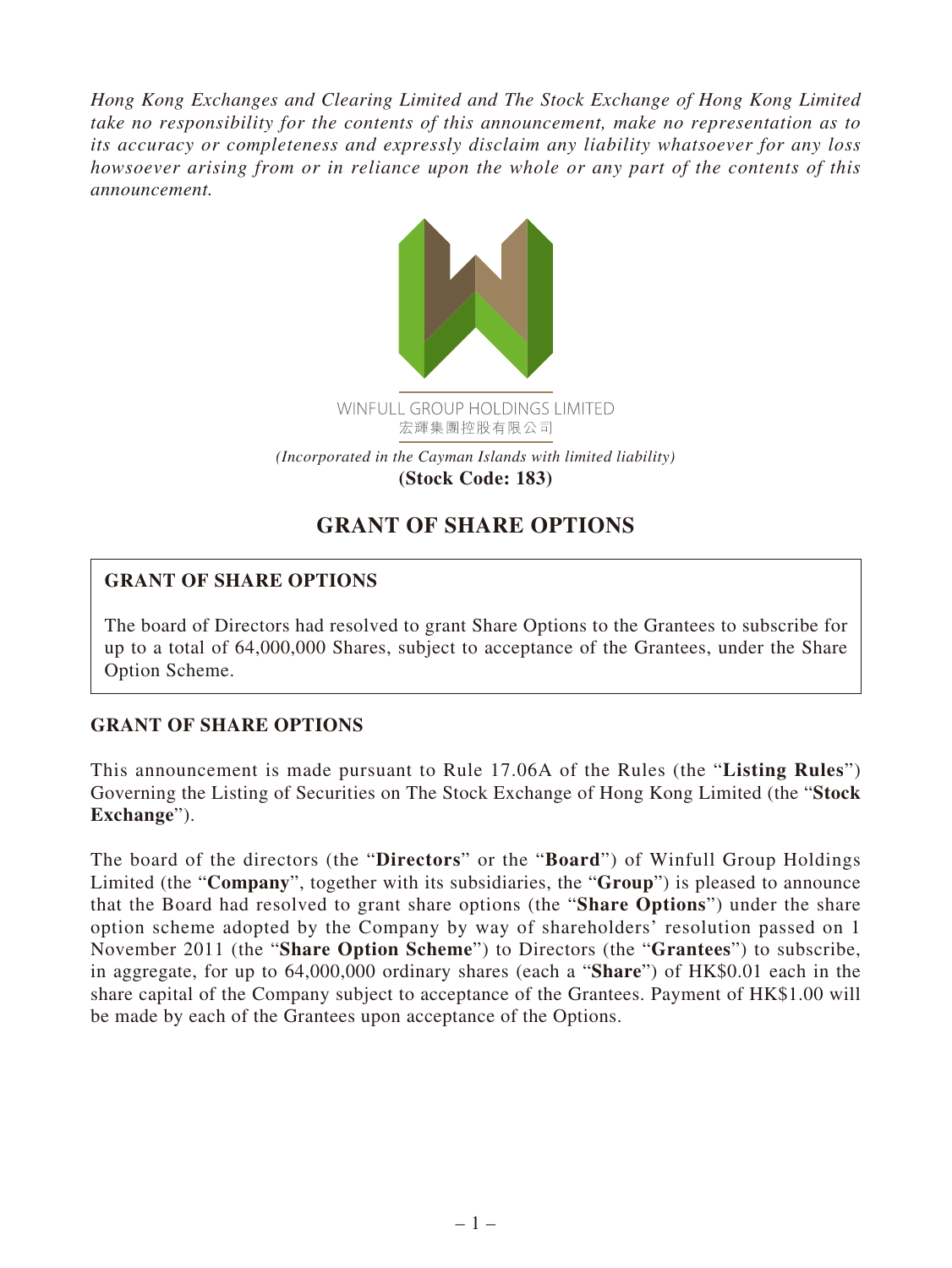The Grantees will be granted 64,000,000 Share Options conferring the Grantees the right to subscribe for up to 64,000,000 Shares each. Details of the Share Options are set out below:

| Date of grant                                      |   | 28 April 2020 (the "Date of Grant")                                                                                                                                                                                                                                                                                                                   |
|----------------------------------------------------|---|-------------------------------------------------------------------------------------------------------------------------------------------------------------------------------------------------------------------------------------------------------------------------------------------------------------------------------------------------------|
| Exercise price of the Share<br>Options granted     | ÷ | HK\$0.048 per Share                                                                                                                                                                                                                                                                                                                                   |
|                                                    |   | (being the higher of (i) the closing price of HK\$0.048 per<br>Share as quoted in the Stock Exchange's daily quotation<br>sheet on the Date of Grant; and (ii) the average closing price<br>of HK\$0.048 per Share as quoted in the Stock Exchange's<br>daily quotation sheets for the five business days immediately<br>preceding the Date of Grant) |
| Number of Share Options<br>granted                 | ÷ | an aggregate of 64,000,000 Share Options, each Share<br>Option entitling the holder of the Share Options to subscribe<br>for one (1) Share at the exercise price (subject to adjustments<br>in accordance with the terms and conditions of the Share<br>Option Scheme)                                                                                |
| Closing price of the Share<br>on the Date of Grant |   | : HK $$0.048$ per Share                                                                                                                                                                                                                                                                                                                               |
| Validity period of the Share :<br>Options          |   | For Mr. Pong Wilson Wai San,<br>From 28 April 2020 to 27 October 2020                                                                                                                                                                                                                                                                                 |
|                                                    |   | For other Grantees,<br>From 28 April 2020 to 27 April 2025                                                                                                                                                                                                                                                                                            |
| Exercise period of the<br><b>Share Options</b>     | ÷ | For Mr. Pong Wilson Wai San,<br>From 28 April 2020 to 27 October 2020                                                                                                                                                                                                                                                                                 |
|                                                    |   | For other Grantees,<br>From 28 April 2020 to 27 April 2025                                                                                                                                                                                                                                                                                            |